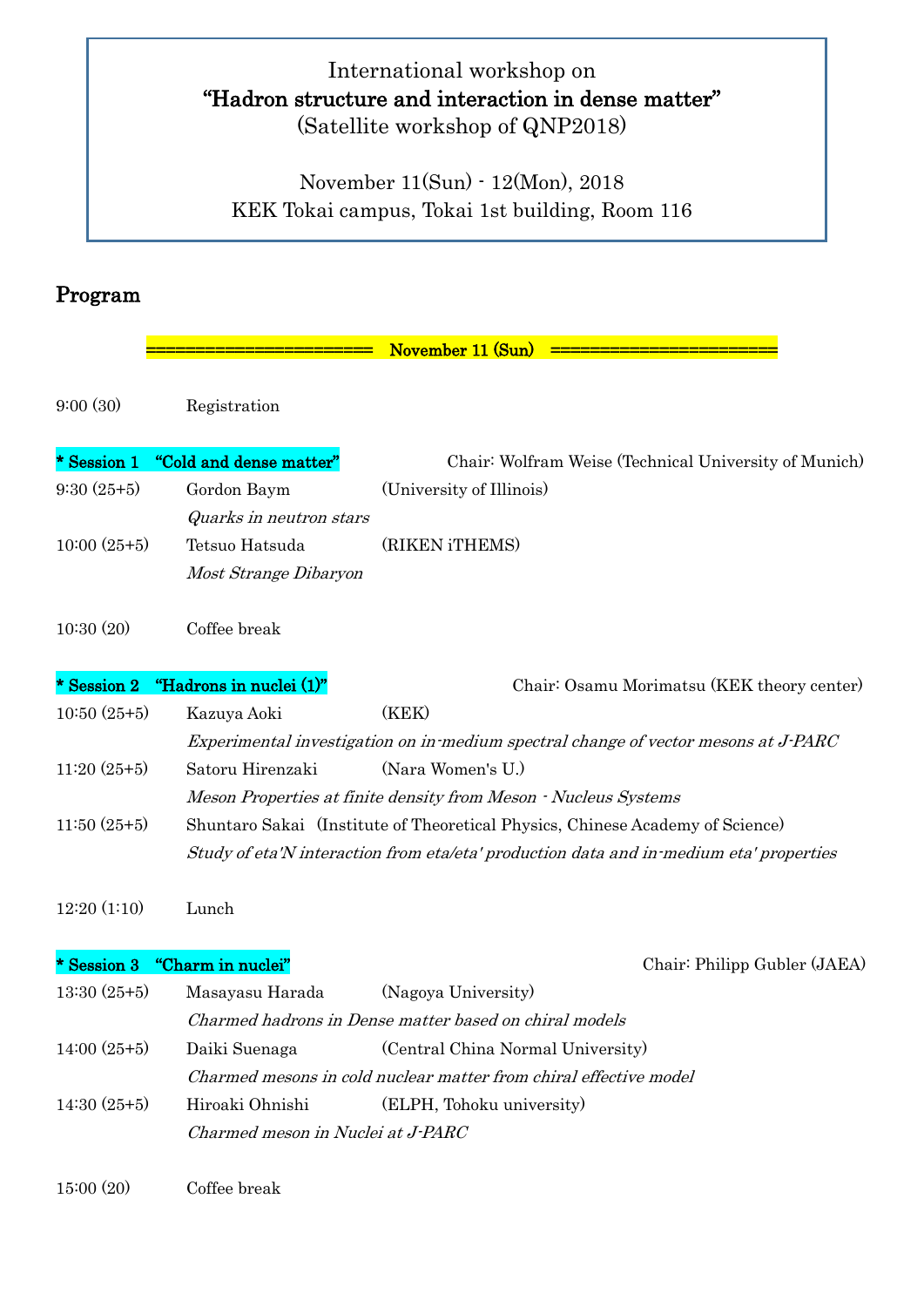|               | * Session 4 "Hypernuclear physics"        | Chair: Akinobu Dote (KEK theory center)                           |
|---------------|-------------------------------------------|-------------------------------------------------------------------|
| $15:20(25+5)$ | Avraham Gal                               | (The Hebrew University)                                           |
|               | Unresolved issues in hypernuclear physics |                                                                   |
| $15:50(25+5)$ | Kenji Sasaki                              | (YITP, Kyoto University)                                          |
|               | Search for H-dibaryon from lattice QCD    |                                                                   |
| $16:20(15+5)$ | Valentina Mantovani Sarti                 | (TUM Munich)                                                      |
|               |                                           | Constraining hyperon-nucleon interaction with femtoscopy in ALICE |
|               |                                           |                                                                   |

16:40 (20) Coffee break

\* Session 5 "Hadron Spectroscopy" Chair: Takayasu Sekihara (JAEA)

| $17:00(25+5)$ | Makoto Takizawa                           | (Showa Pharmaceutical University) |
|---------------|-------------------------------------------|-----------------------------------|
|               | Recent results on hadron physics at Belle |                                   |
| $17:30(25+5)$ | Emiko Hiyama                              | (Kyushu University/RIKEN)         |
|               | 5-body structure of heavy pentaquark      |                                   |
| $18:00(15+5)$ | Yasuhiro Yamaguchi                        | (RIKEN)                           |
|               | Short range pi $J/psi$ -DDbar* potential  |                                   |
|               |                                           |                                   |

18:30 (2:00) Party at Room 115 in Tokai 1st building

## ======================= November 12 (Mon) =======================

|               | * Session 6 "Nuclear equation of state" | Chair: Makoto Oka (JAEA)                                                                   |
|---------------|-----------------------------------------|--------------------------------------------------------------------------------------------|
| $9:00(25+5)$  | Wolfram Weise                           | (Technical University of Munich)                                                           |
|               |                                         | Hyperon-nuclear interactions and dense baryonic matter                                     |
| $9:30(25+5)$  | Michio Kohno                            | (RCNP, Osaka University)                                                                   |
|               |                                         | Lambda, Sigma, and Xi hyperons in nuclear matter with NLO baryon baryon interactions       |
|               | in chiral effective field theory        |                                                                                            |
| $10:00(25+5)$ | Hajime Togashi                          | (RIKEN)                                                                                    |
|               |                                         | Equation of state of hyperonic nuclear matter and its application to compact astrophysical |
|               | objects                                 |                                                                                            |
|               |                                         |                                                                                            |

10:30 (20) Coffee break

|               | * Session 7 "Related Topics" | Chair: Gordon Baym (University of Illinois)                                             |
|---------------|------------------------------|-----------------------------------------------------------------------------------------|
| $10:50(25+5)$ | Akira Ohnishi                | (Yukawa Institute for Theoretical Physics, Kyoto University)                            |
|               |                              | Constraint on higher order symmetry energy parameters and its relevance to neutron star |
|               | properties                   |                                                                                         |
| $11:20(25+5)$ | Tetsufumi Hirano             | (Sophia University)                                                                     |
|               |                              | Dynamics of nuclear collisions at relativistic energies                                 |
| $11:50(25+5)$ | Toru Sato                    | (RCNP, Osaka University)                                                                |